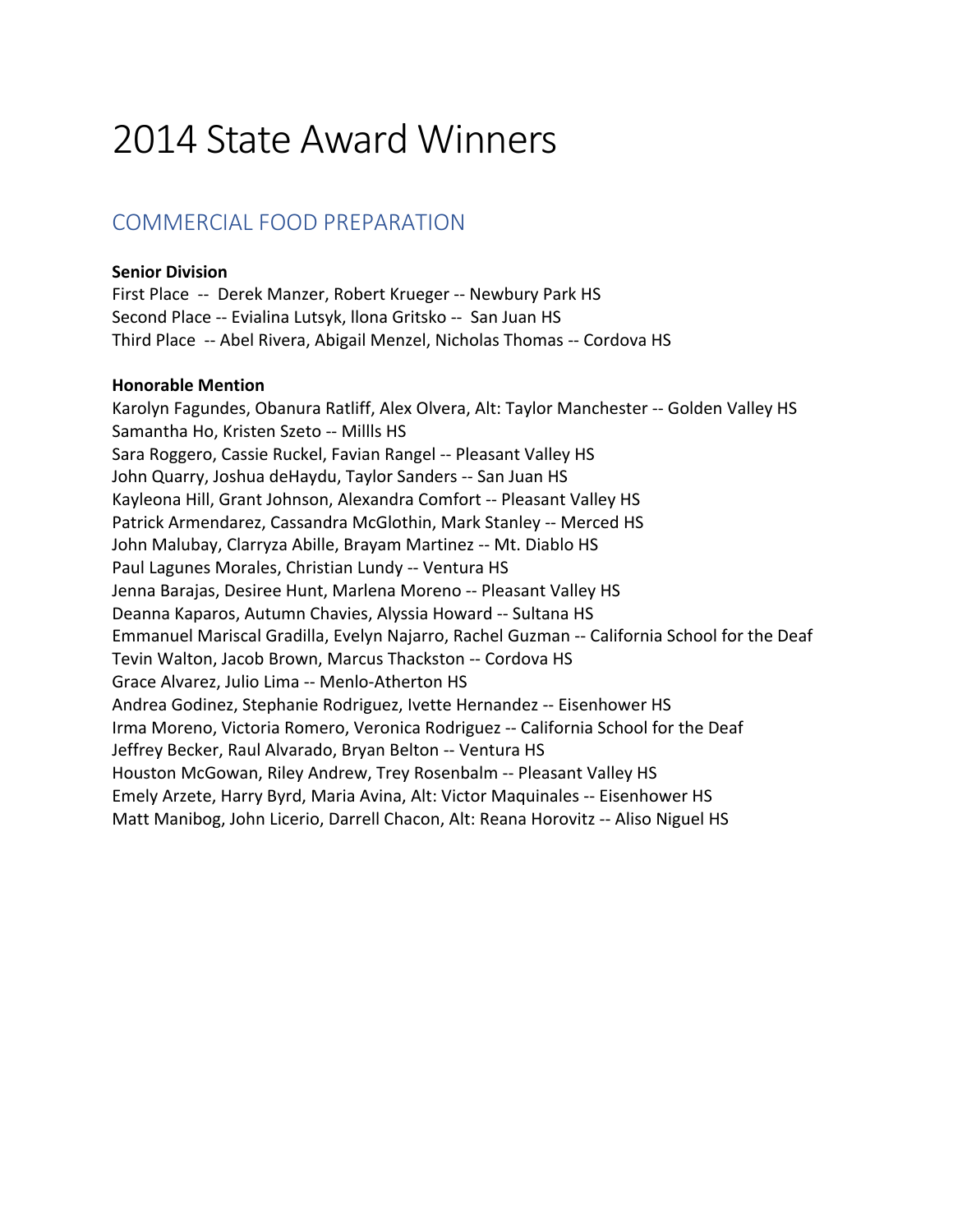# ENERGY & RESOURCE CONSERVATION

### **Senior Division**

First Place -- Onicx Morales, Daniela Topete, Alt: Ciera Butcher -- Kern Valley HS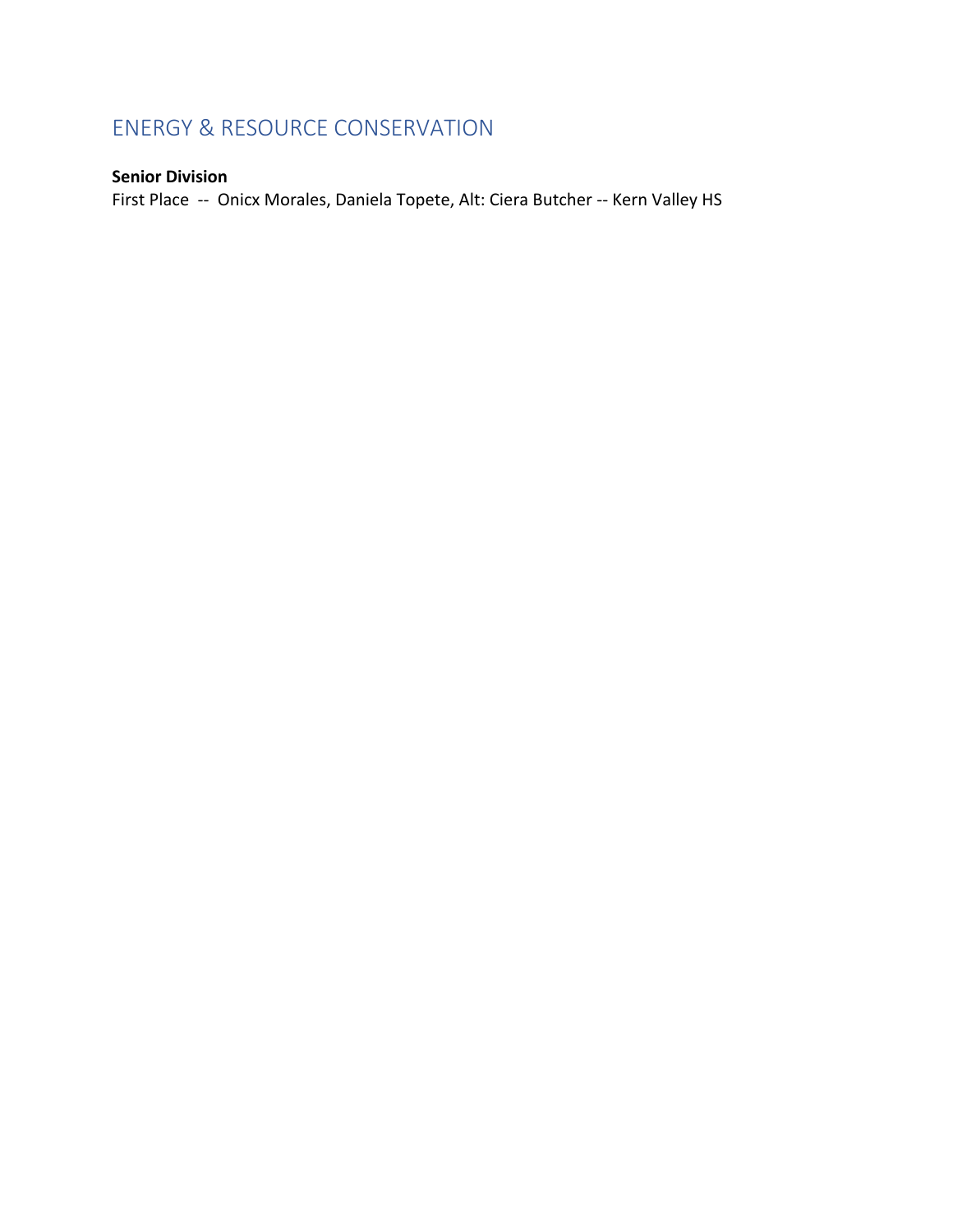### NUTRITION EDUCATION

**Junior Division** First Place -- Aliza Fuller, Veronica Winston -- Kern Valley HS

# NUTRITION EDUCATION

### **Senior Division**

First Place -- Yuan Lin Tan, Vy-Vi Tran -- Mountain View HS Second Place -- Carly Gray, Renee Sperry -- Pitman HS Third Place -- Melody Zahn, Myra Zhan -- Ayala HS

### **Honorable Mention**

Katie Olvera, Jasmin Rosas - Mountain View HS Sabrina Chang, Sharon Chang - Rowland HS Alondra Silva Robles, Nancy Delacruz -- San Juan HS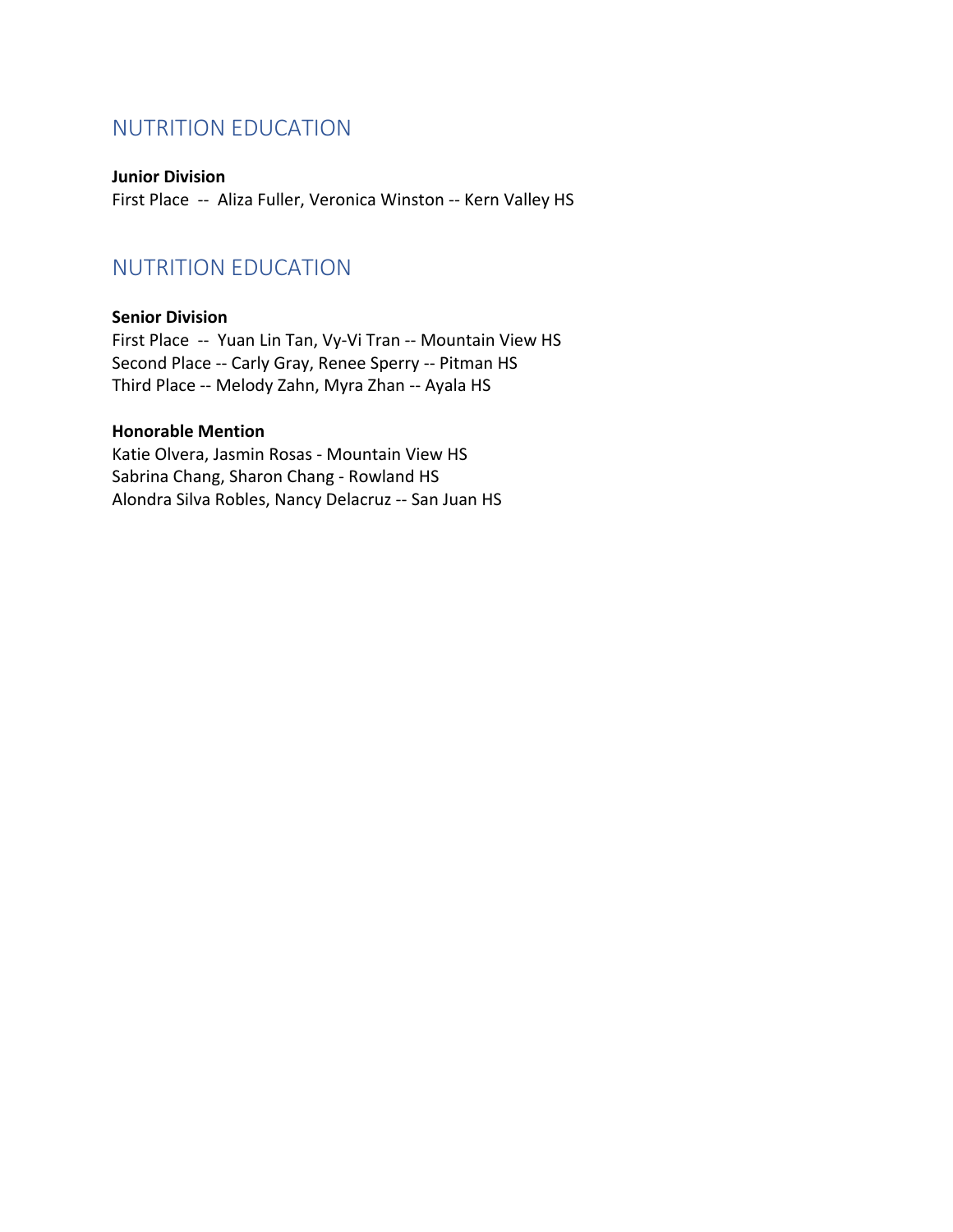### APPAREL CONSTRUCTION

**Junior Division** First Place --Sarah Grayson -- Los Molinos HS

### APPAREL CONSTRUCTION

### **Senior Division**

First Place -- Michelle Kim -- West HS Second Place -- Brenna Mandujano -- Edison HS Third Place -- Mai Xiong -- Edison HS

#### **Honorable Mention**

Lindsay Evans -- San Luis Obispo HS Sierra Butler -- Merced HS Ashley Goodman -- Sanger HS Jessica Herrera -- Calexico HS Rosa Haro -- Colton HS Adrian Ruvalcaba -- Alhambra HS Lila Young -- Sierra HS Estefana Lopez -- Sanger HS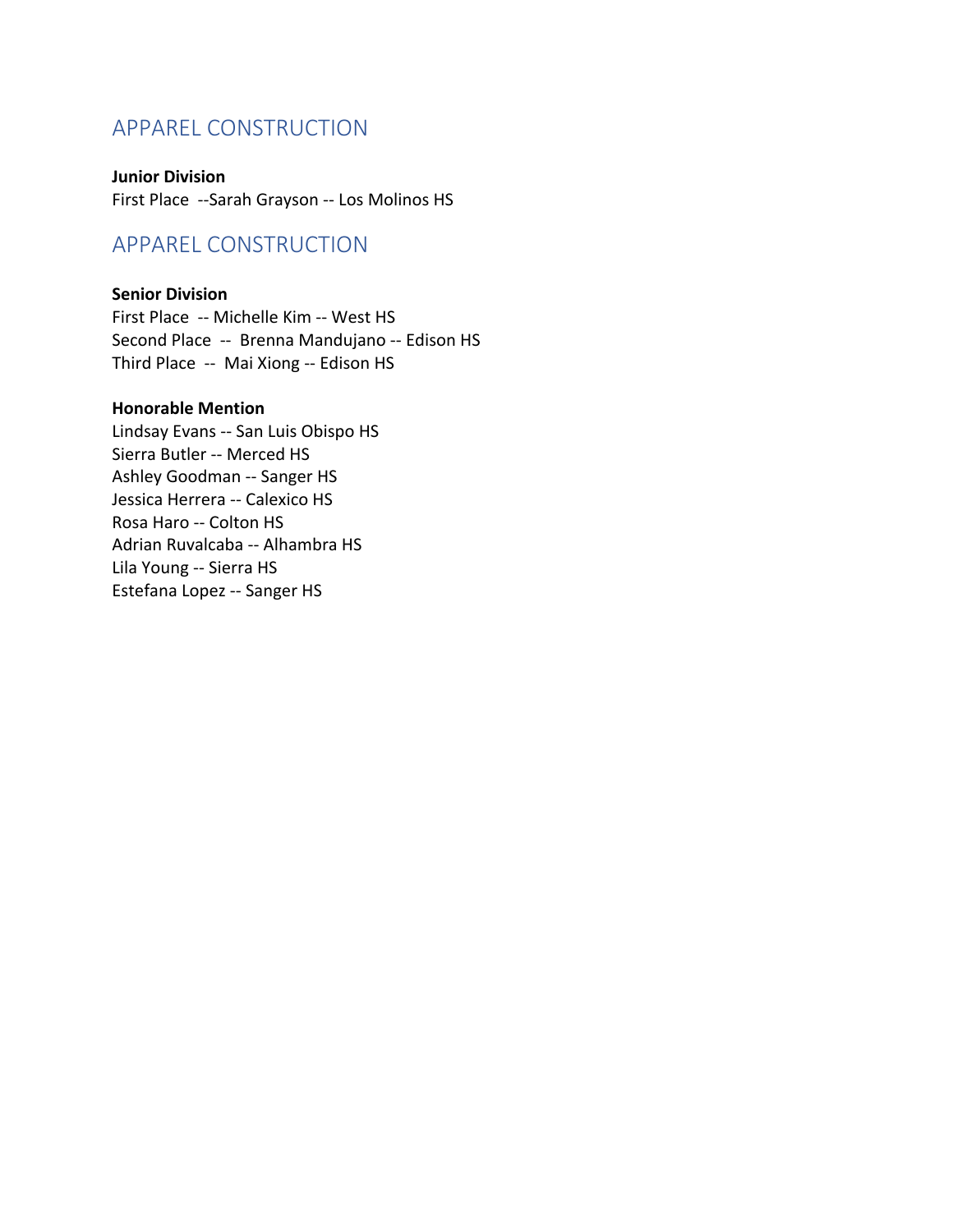### CHILD DEVELOPMENT

**Junior Division** First Place -- Brenda Kwong -- Alvarado IS

### CHILD DEVELOPMENT

### **Senior Division**

First Place -- Hannah Greenelsh -- San Luis Obispo HS Second Place -- Leilani Kanakanui -- Merced HS Third Place -- Camille Chan -- Mills HS

### **Honorable Mention**

Francisco Lemus -- Sanger HS Angelina Sanchez -- Wilson HS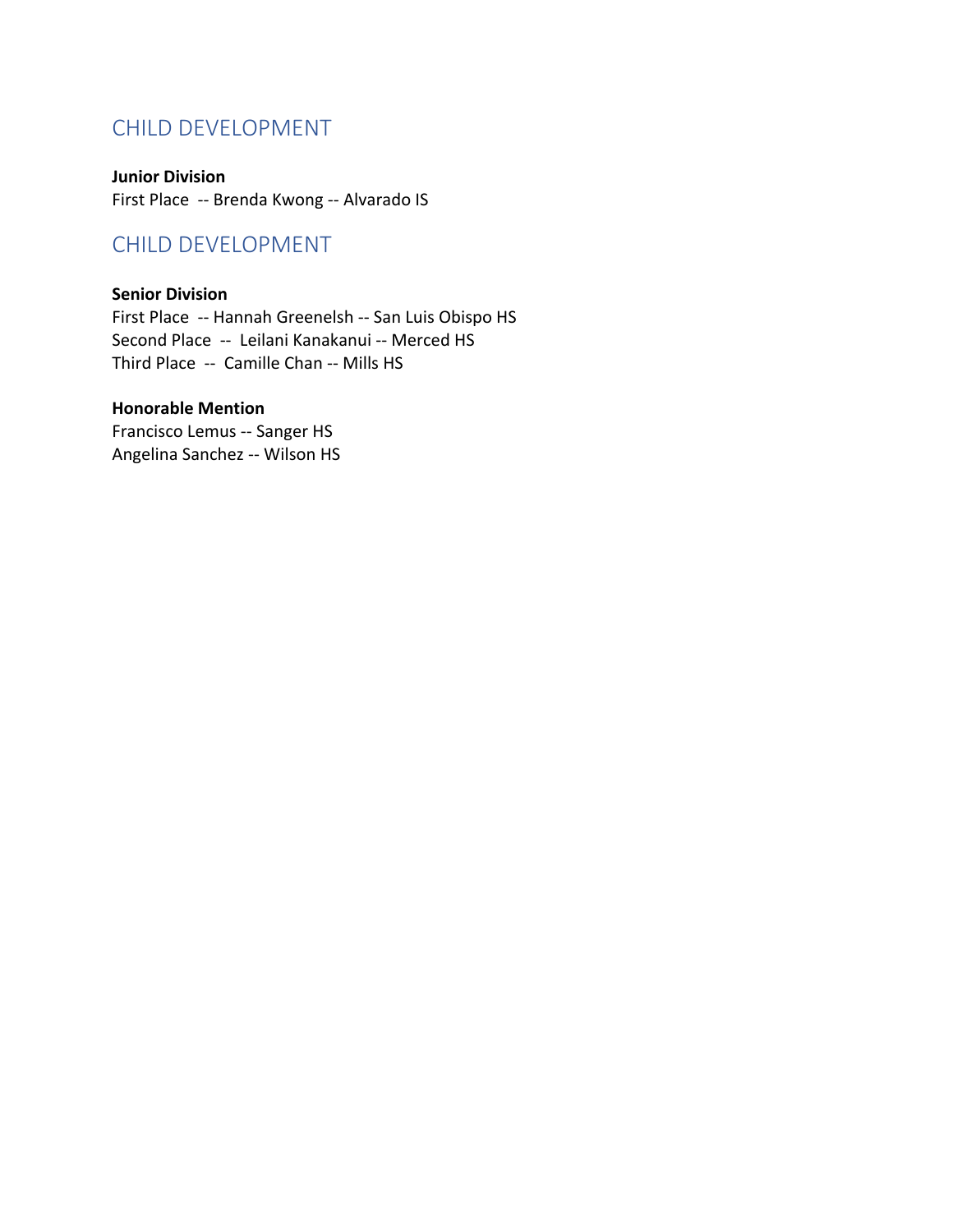# CONSUMER EDUCATION

### **Junior Division**

First Place -- Ringo Leung -- Mountain View HS

### CONSUMER EDUCATION

**Senior Division** First Place -- Kirby Wang -- Ayala HS Second Place -- Joceline Morales -- Calexico HS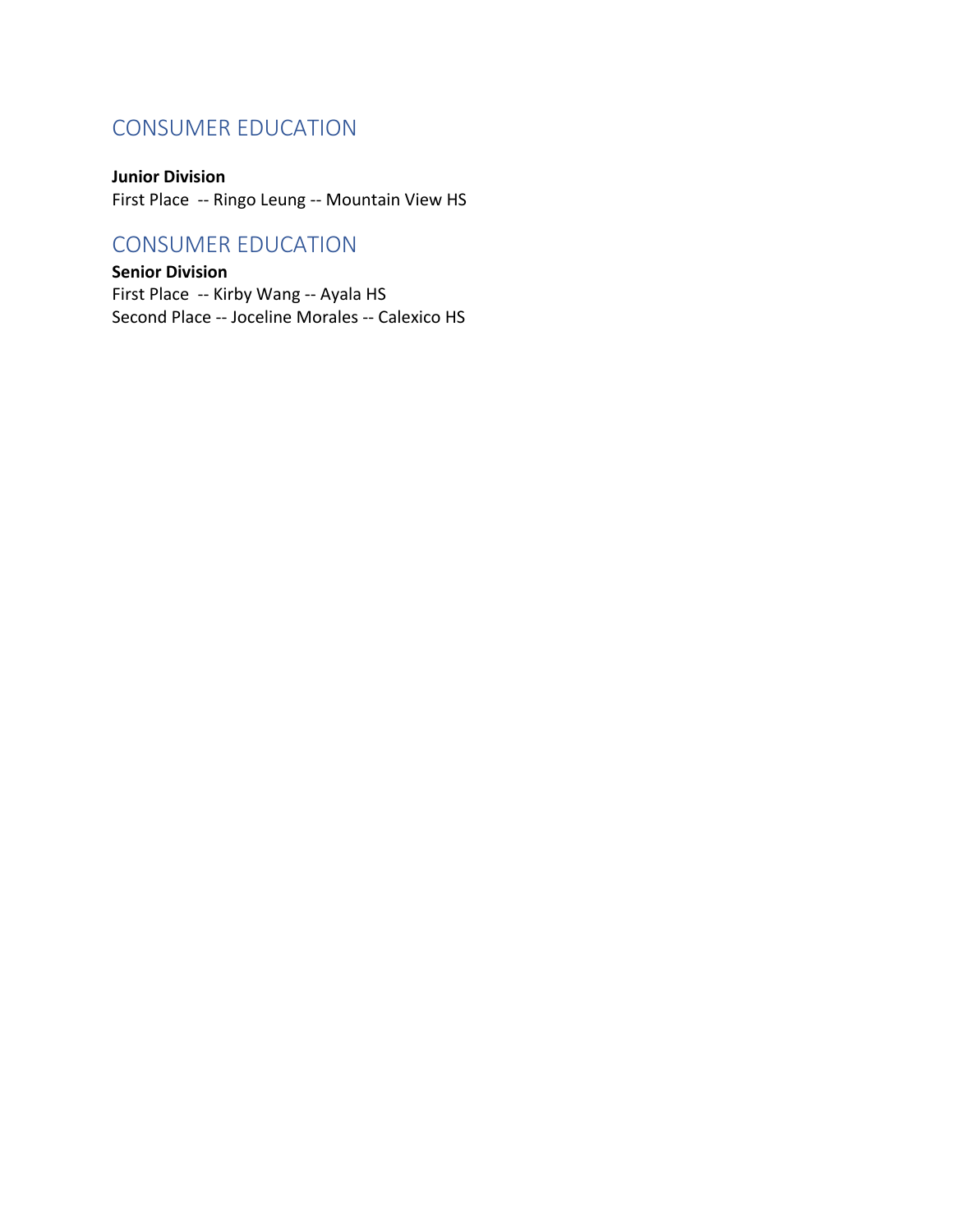### SALAD PREPARATION

#### **Junior Division**

First Place -- Benjamin Urquidez -- Peterson MS Second Place -- Miriam Touni -- Peterson MS Third Place -- Brianna McCarthy -- California School for the Deaf

#### **Honorable Mention**

Paola Aniceto -- Cordova HS Monica Salinas -- Cordova HS

### SALAD PREPARATION

#### **Senior Division**

First Place -- Hayley Fryling -- Menlo Atherton HS Second Place -- Alex Garcia -- California School for the deaf Third Place -- Katherine Torres -- Enochs HS

#### **Honorable Mention**

Marcella Rocha Rosario -- Cordova HS Selomit Ojeda -- Menlo-Atherton HS Dan Besliu -- San Juan HS Esthefany Montes -- Calexico HS Ricardo Herrera -- Menlo-Atherton HS Melissa Shaw -- Kern Valley HS Tiffany Shaw -- Alhambra HS Tranquilino Aragon -- San Juan HS Jose Hernandez -- Riverbank HS Maiya Johnson -- Chino HS Emmanuel Rubio -- Calexico HS Esteban Moreno -- Mountain View HS Sonia Ochoa -- Monache HS

Ianna Gritsko -- San Juan HS Noah Sklar -- Enochs HS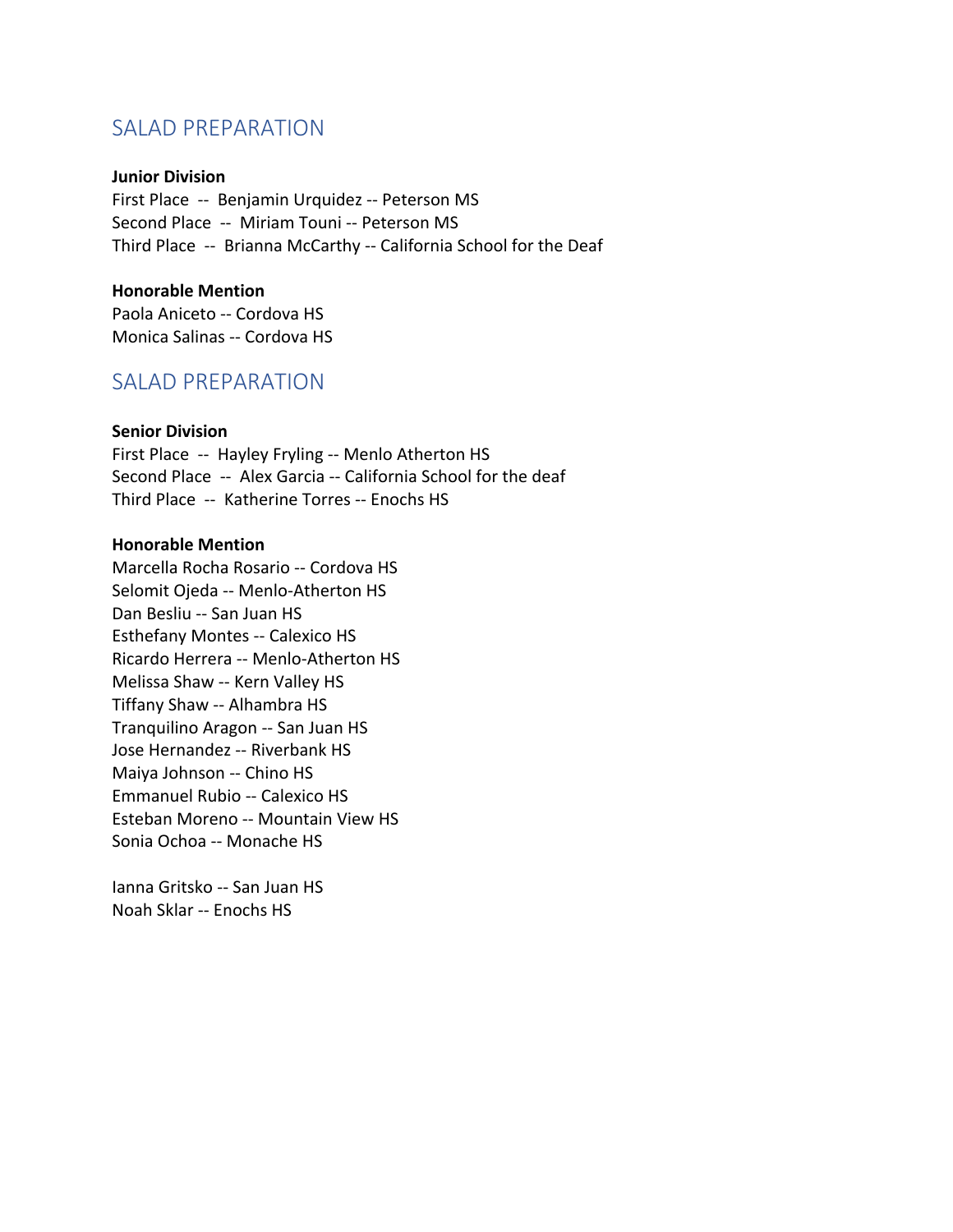### MENU PLANNING & TABLE DISPLAY

#### **Junior Division**

First Place -- Cynthia Ramirez -- Edison HS Second Place -- Lindsey Arenson -- Peterson MS Third Place -- Kia Vang -- Edison HS

#### **Honorable Mention**

Phoebe Chuang - Alvarado IS Aditi Pandey -- Wilcox HS Paige Babashoff -- Kern Valley HS Roxanne McCullagh -- Kern Valley HS

### MENU PLANNING & TABLE DISPLAY

#### **Senior Division**

First Place -- Jessica Moua -- Pitman HS Second Place -- Jonathen Henderson -- San Juan HS Third Place -- Amanda Plante -- Menlo-Atherton HS

#### **Honorable Mention**

Maria Lemus -- Edison HS Mary Garcia -- Colton HS Graciela Walker -- Riverbank HS Ashleigh Falasco -- Modesto HS Holly Petersen -- Rocklin HS Nicole Wong -- Mills HS Celeste Olmos -- Alhambra HS Victoria Gutierrez -- Beamont HS Samantha Gallegos -- Merced HS Maricela Lepe -- Mountain View HS Andrea Aniceto -- Cordova HS Jasmine Castro Calderon -- Calexico HS Mariel Baconawa -- Cordova HS Jasmine Madera -- Los Molinos HS Chelsea Jones -- Sanger HS Susan Thao -- Oroville HS Lisbeth Araiza -- Los Molinos HS Erick Cerano -- Mountain View HS Edith Zamora -- Mountain View HS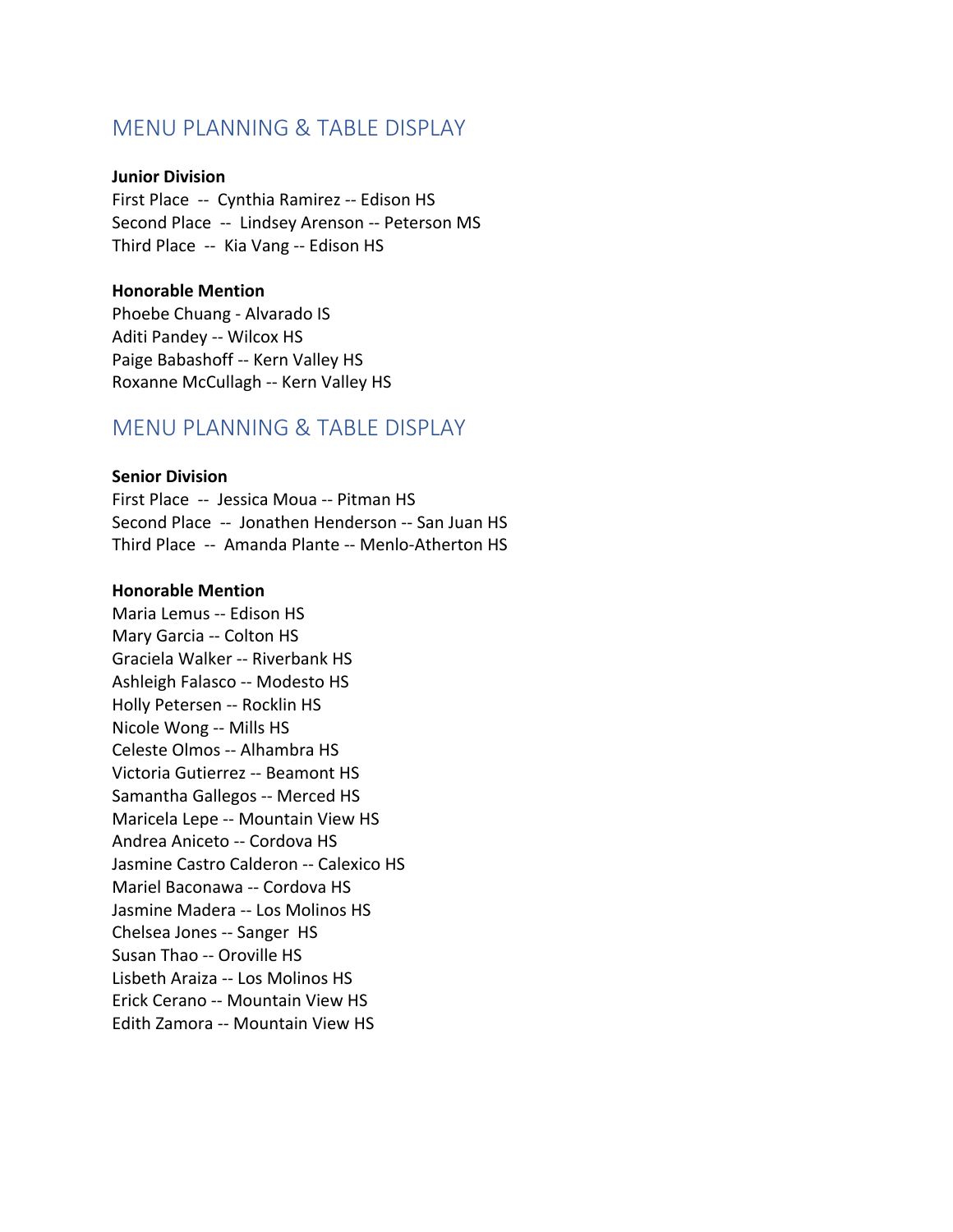# FASHION DESIGN

### **Senior Division**

First Place -- Aysia James -- Merced HS Second Place -- Amber Pascual -- Westmoor HS Third Place -- Chloe Lete -- Menlo-Atherton HS

### **Honorable Mention**

Karesa Yee -- West HS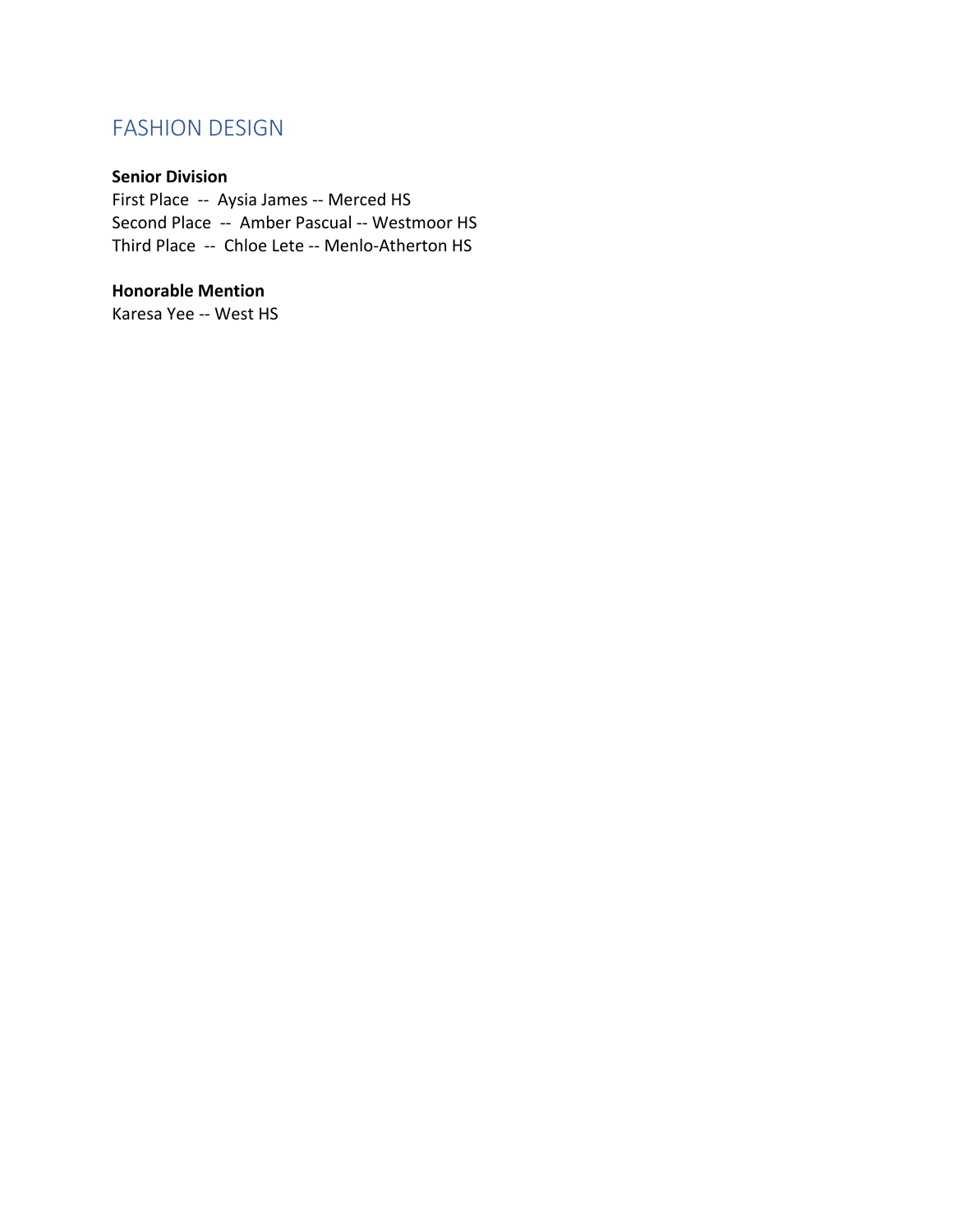# INTERIOR DESIGN

**Junior Division** First Place -- Paris Turrentine -- Bellflower HS

# INTERIOR DESIGN

**Senior Division** First Place -- Alondra Garza -- Merced HS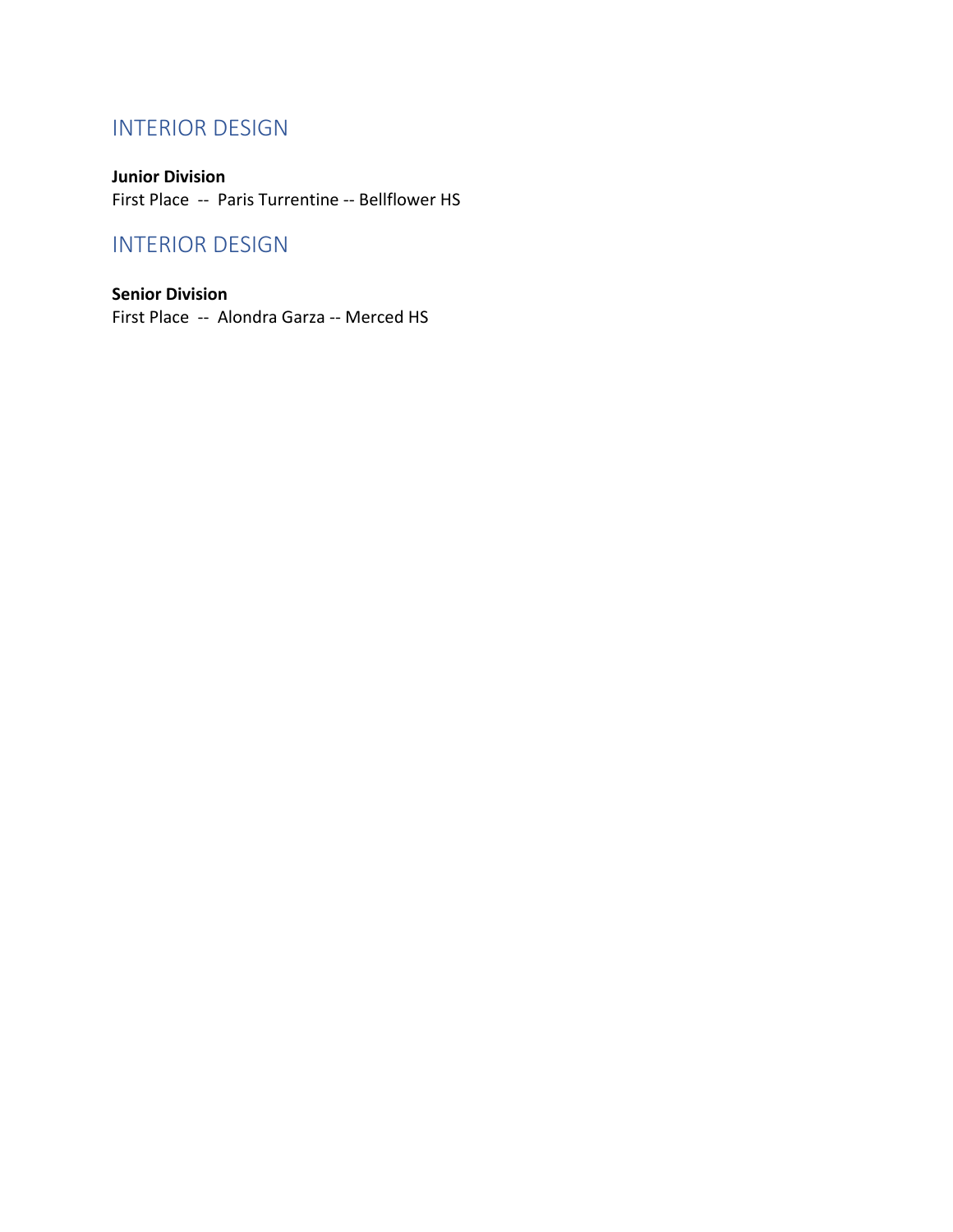# HOSPITALITY, TOURISM & RECREATION

**Senior** Division First Place -- Paola Ortiz -- Newbury Park HS Second Place -- Angelique Garcia -- Mills HS Third Place -- Ruby Alonso -- Mountain View HS

**Honorable Mention** Shelby McDonald -- Colton HS Jake Cotter -- San Juan HS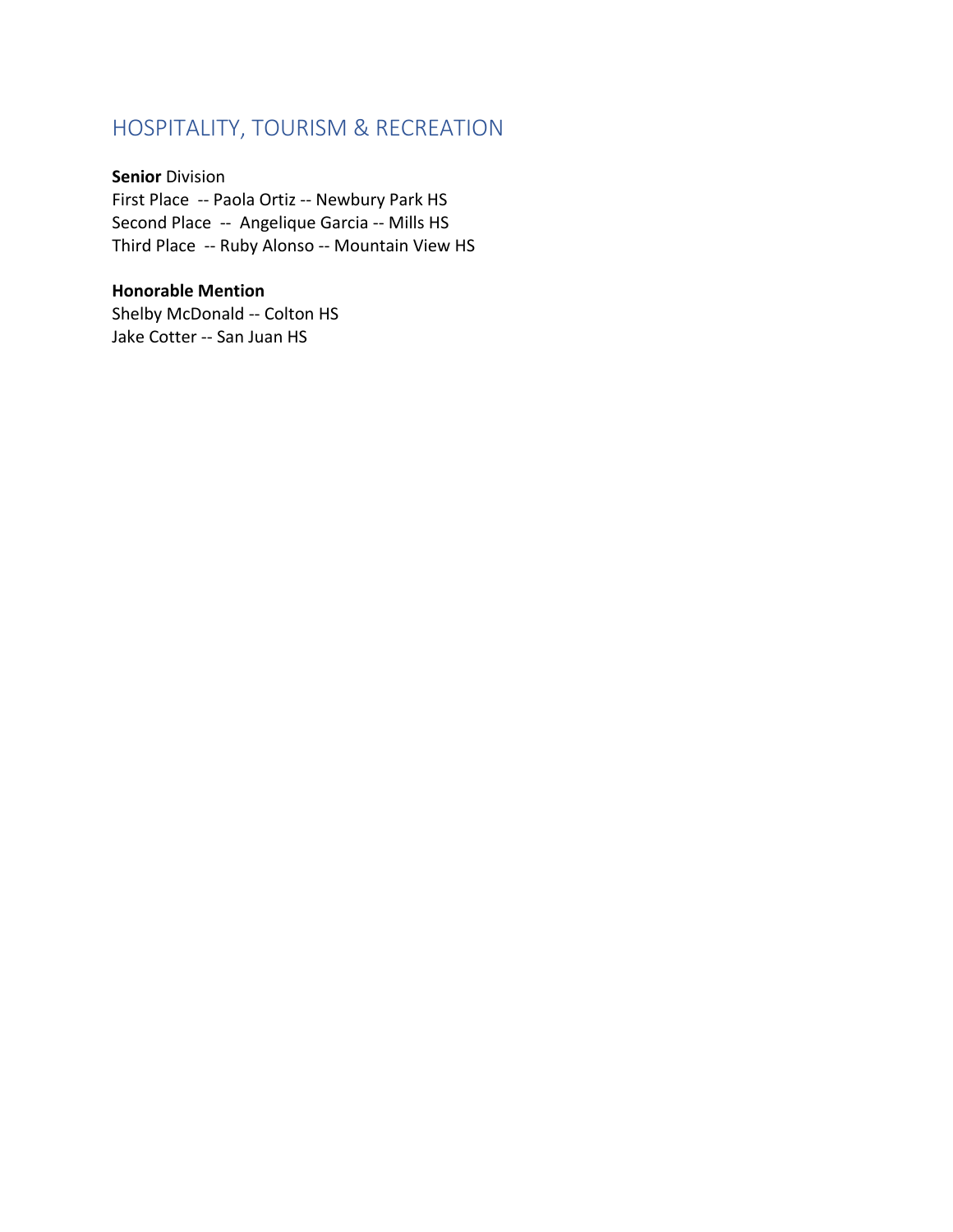### APPETIZERS

#### **Senior Division**

First Place -- Inna Kalenyuk -- San Juan HS Second Place -- Varangkana Vongprakasit -- Beaumont HS Third Place -- Kristina Matushevskaya -- San Juan HS

### **Honorable Mention**

Brandon Porshnikoff -- Westmoor HS Dominique Betancourt -- Beaumont HS Aliyha Elk -- Aliso Niguel HS

Erren Tapawan -- Westmoor HS Qadry Anthony -- Mt. Diablo HS Sara Oakes -- San Juan HS Ramon Moreno -- Mtn. View HS Colton Stout -- Los Molinos HS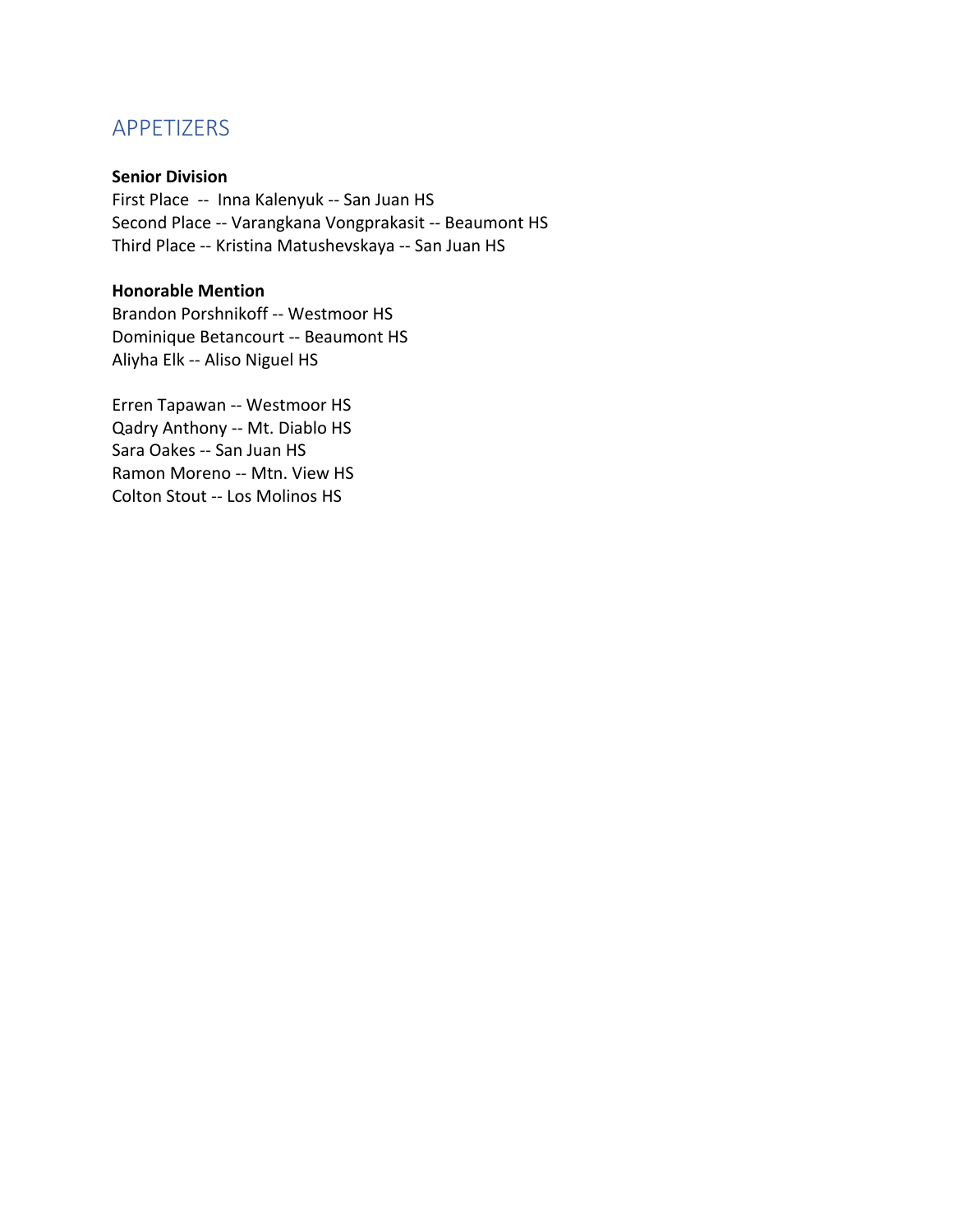# BREADS

### **Senior Division**

First Place -- Emily Brown -- San Juan HS Second Place -- Selene Espitia-Arce -- San Juan HS Third Place -- Viviana Avila -- Golden Valley HS

### **Honorable Mention**

Simona Wong -- Westmoor HS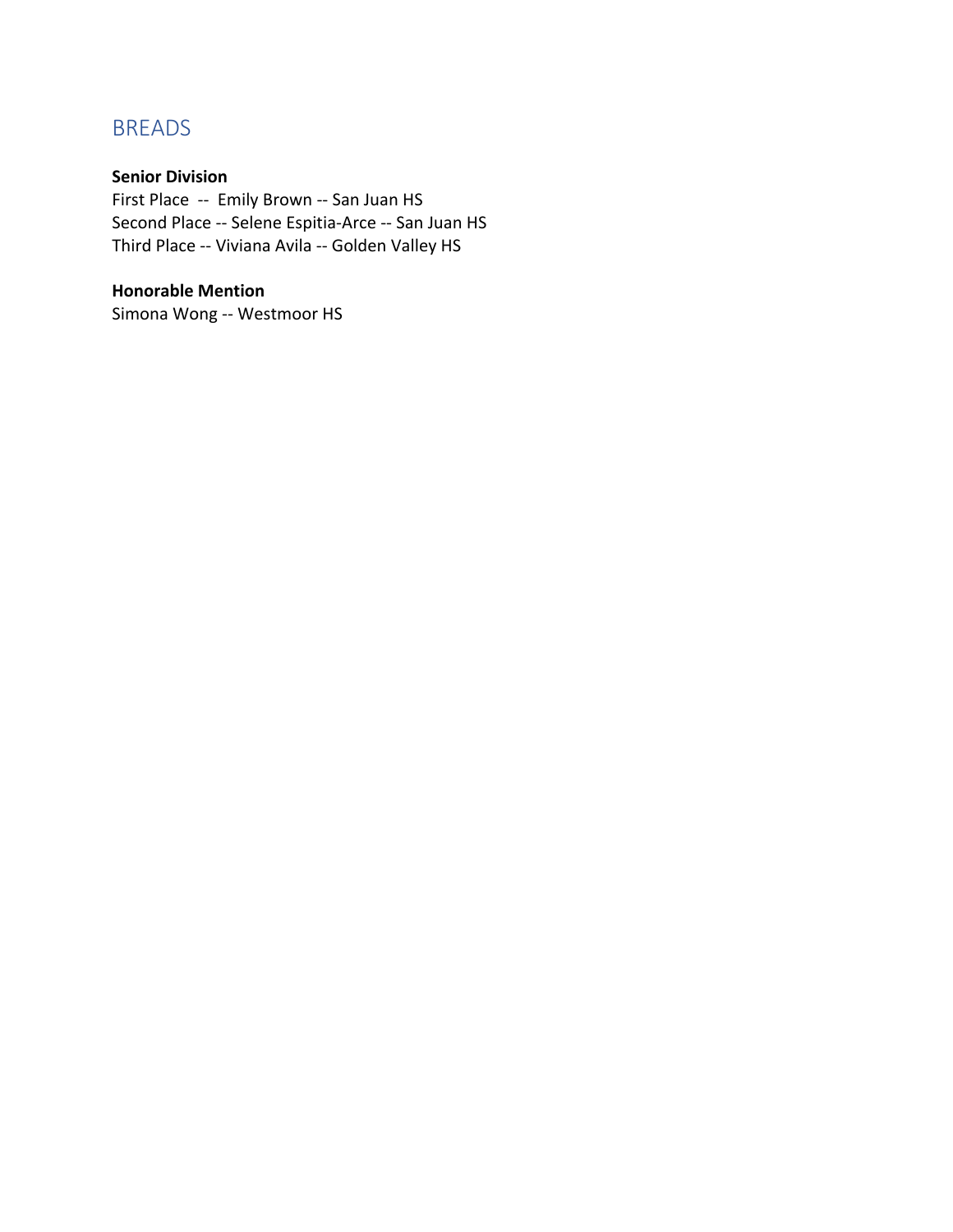### DECORATED WEDDING CAKES

#### **Senior Division**

First Place -- Taylor Trenda -- Chino HS Second Place -- Paulina Ortiz -- Merced HS Third Place -- Nicole Mariano -- San Juan HS

### **Honorable Mention**

Fabiola Zaragoza -- Mt. Diablo HS Peyton Ross -- Aliso Niguel HS Caitlyn Dagnall -- San Juan HS Haily Navarro -- Mt. Diablo HS Emmalee Ajax -- San Juan HS Ashley Sanchez-Alonso -- Mt. Diablo HS Michelle Sum -- Alhambra HS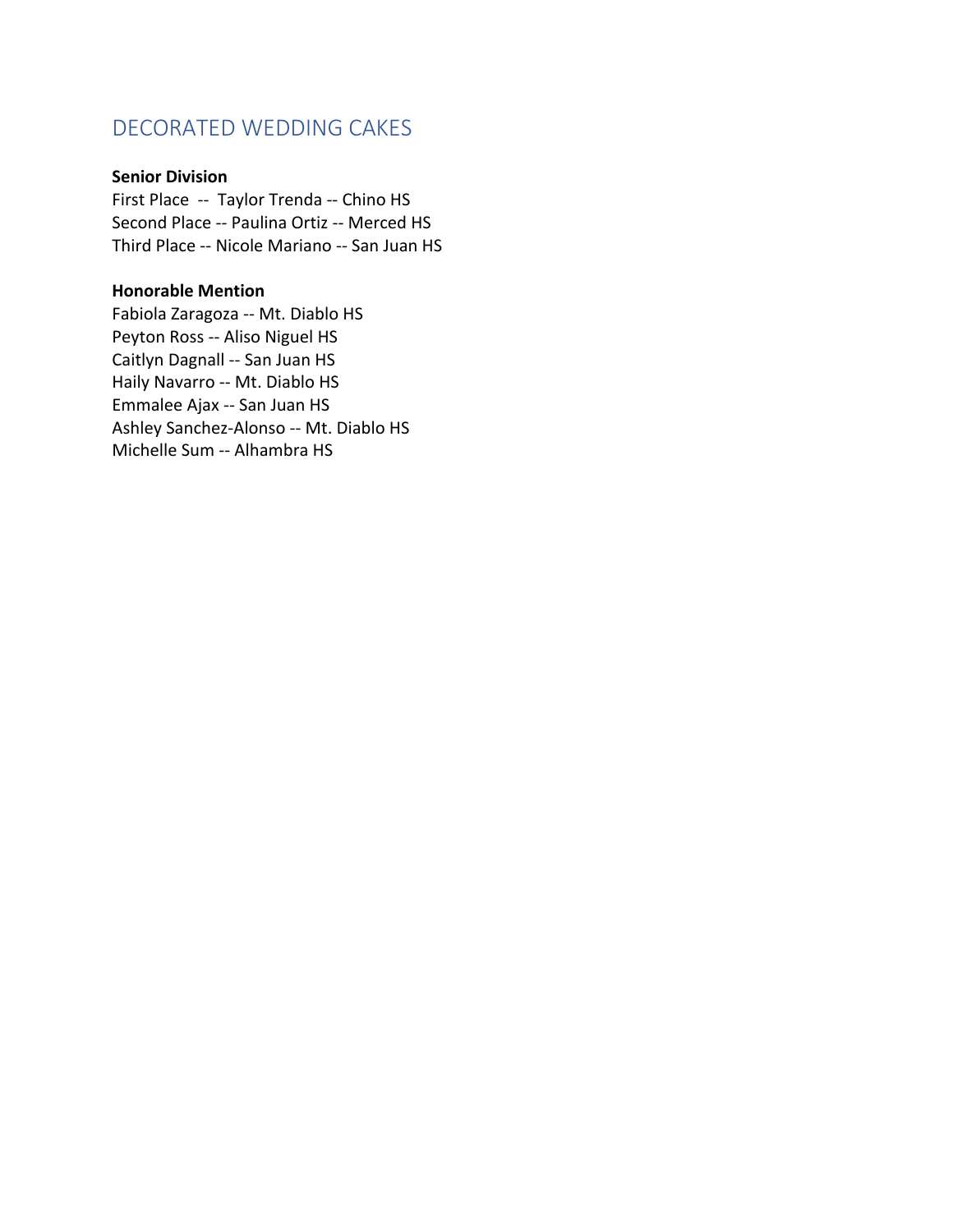# ADVANCED PRESENTATION CAKES

### **Senior Division**

First Place -- Mariana Moreno-Guzman -- Mt. Diablo HS Second Place -- Deshon Herron -- San Juan HS Third Place -- Kaylee Jones -- Ventura HS

#### **Honorable Mention**

Patricia Torres -- Golden Valley HS Valerie Mercado -- Mt. Diablo HS Rafael Jones -- Golden Valley HS Lorraina Solis -- Ventura HS Gaby Cabrera -- Mt. Diablo Karina Arcos -- Mtn. View HS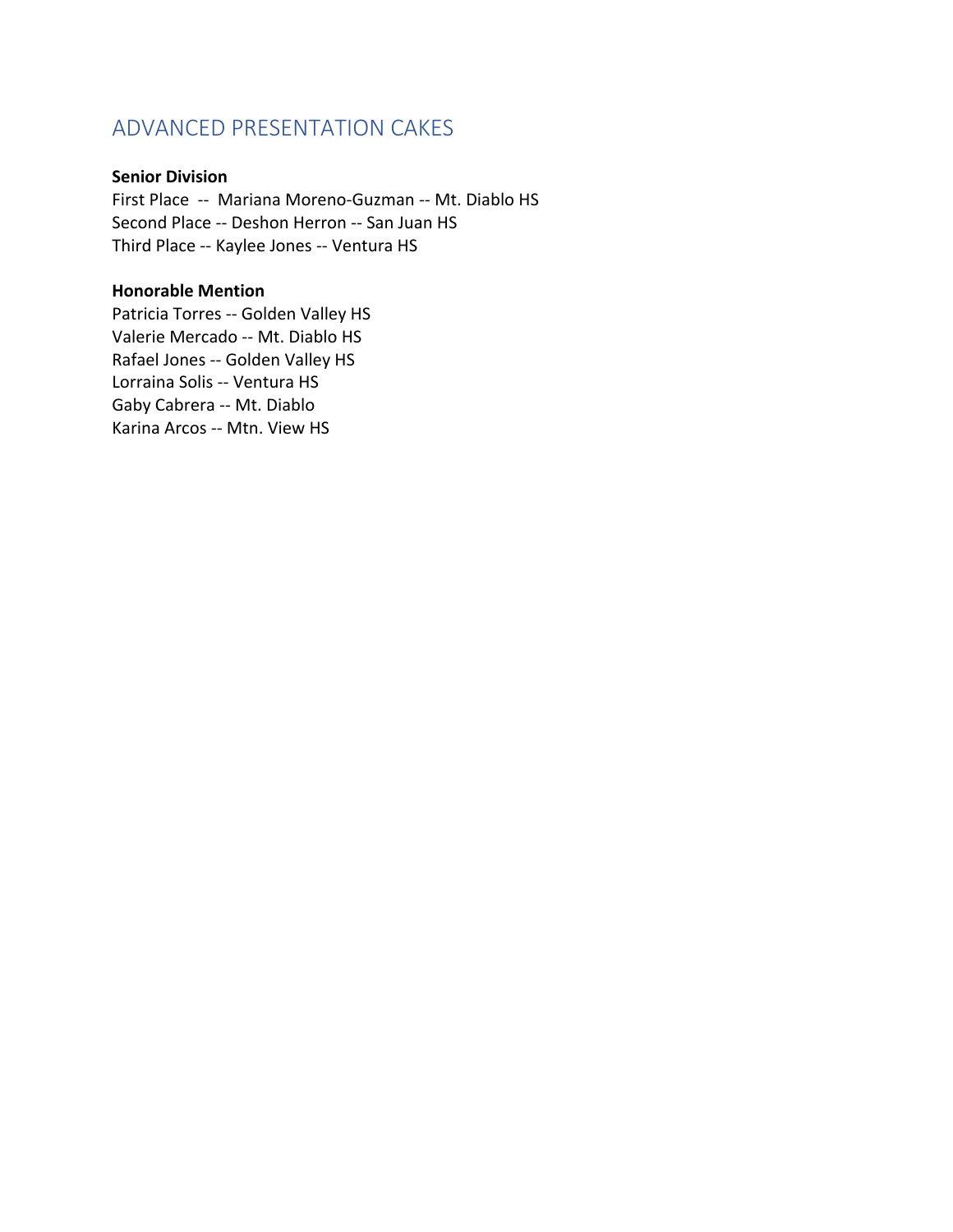# **TORTES**

### **Senior Division**

First Place -- Blake Goodwin -- Newbury Park HS Second Place -- Leslie Sandoval -- Merced HS Third Place -- Sofia Neghat -- Chino HS

### **Honorable Mention**

Briana Estupinan -- Mt. Diablo HS German Martinez -- Blair HS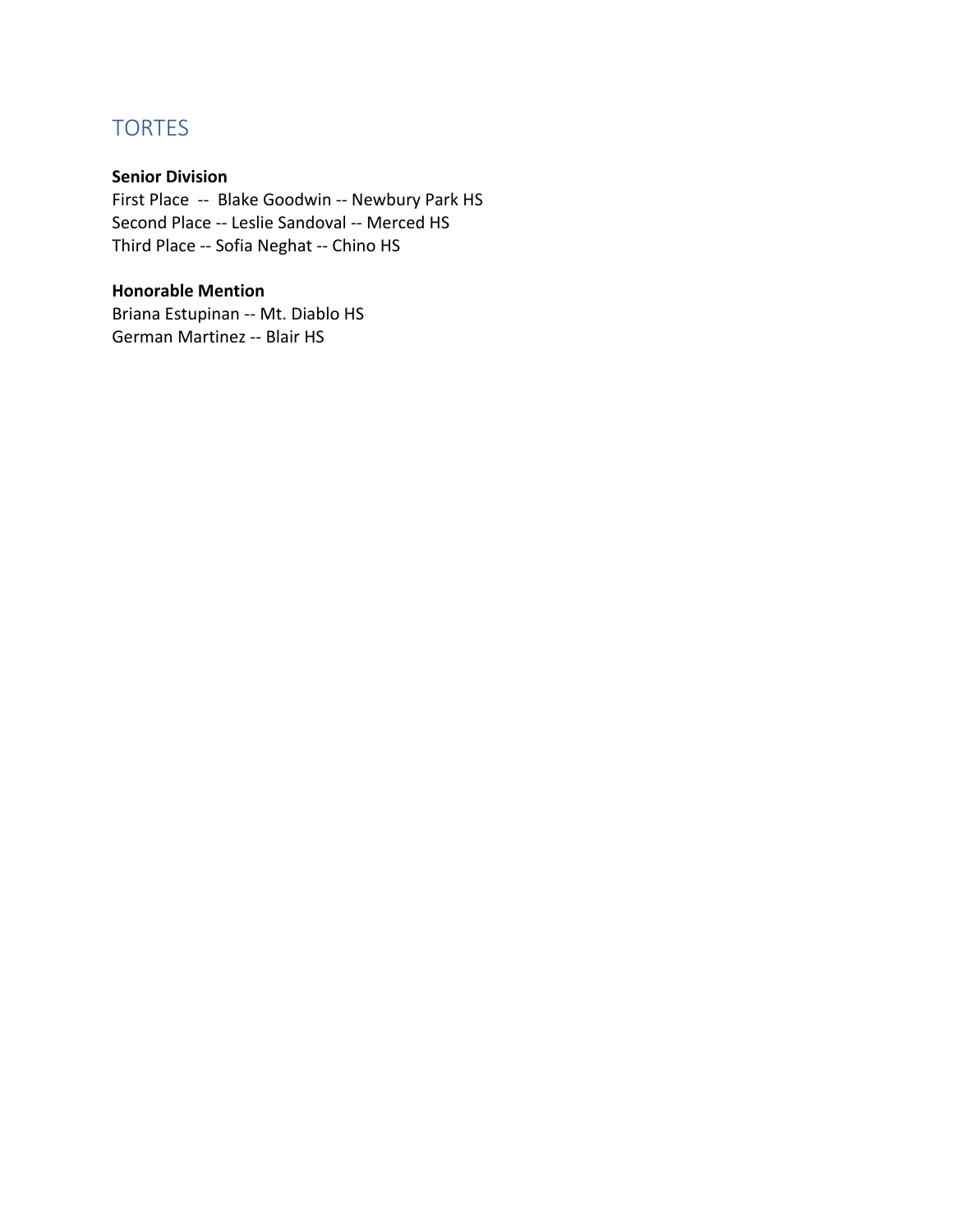### PATISSERIE

#### **Senior Division**

First Place -- Suwelly Soh -- Cordova HS Second Place -- Shayal Deo -- Cordova HS Third Place -- Rachel Sears -- Chino HS

**Honorable** Mention Yareli Villasenor Diaz -- San Juan HS Amanda Smith -- Sierra HS Nichole Nehring -- Riverbank HS Diamand Leyva -- Lompos HS Nipraew (Nikki) Chanpasorn -- Alhambra HS Samantha Moffat -- Rocklin HS Kayley Trosper -- Beaumont HS Isabel Wallace -- San Juan HS Christine Lucas -- Westmoor HS Kira Martensen -- Yreka HS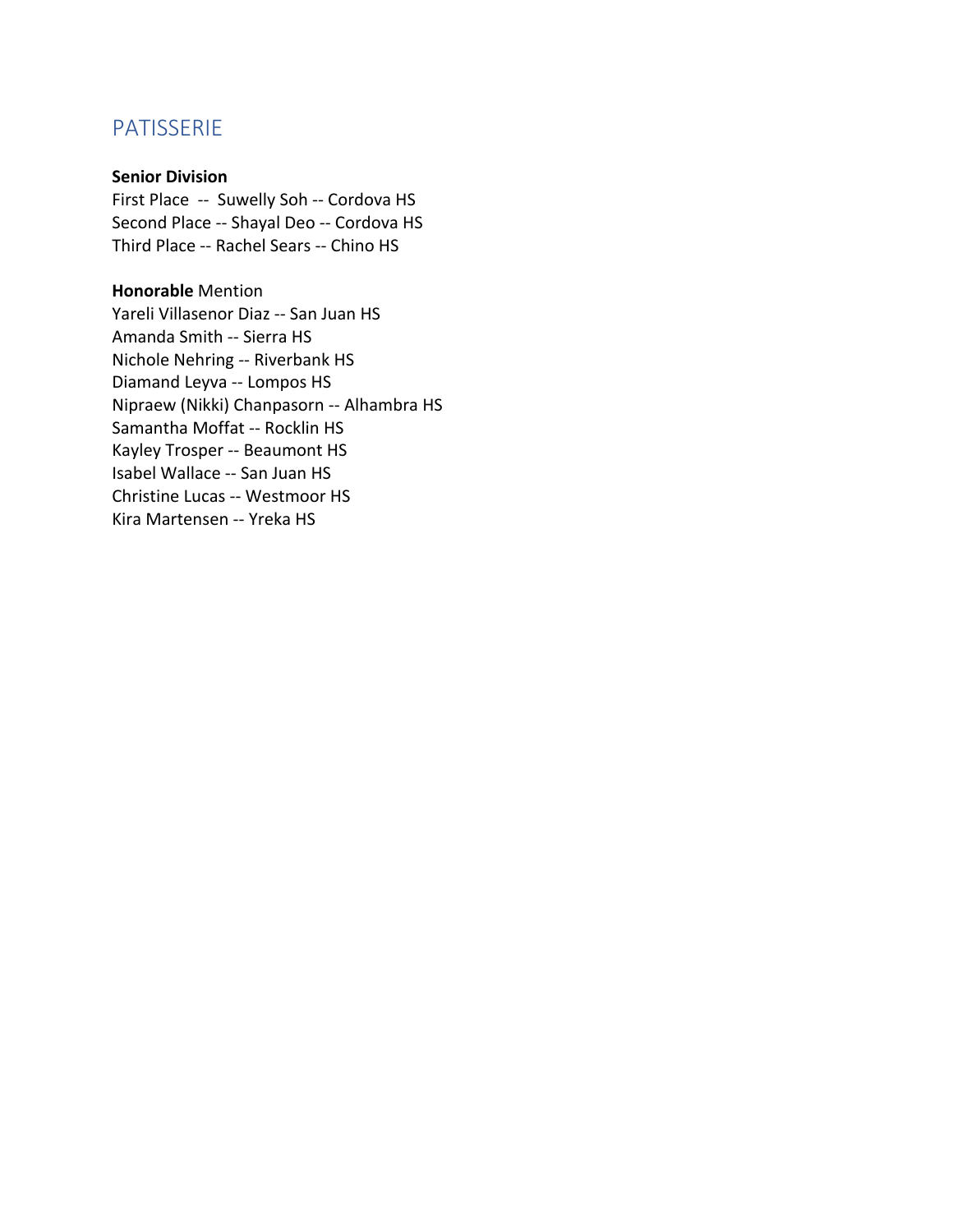# ART DISPLAY

### **Senior Division**

First Place -- Aubrey West -- San Juan HS Second Place -- Angel Castaneda -- San Juan HS Third Place -- Rudy Bravo -- Lompoc HS

### **Honorable Mention**

Nancy Yang -- Lompoc HS Nancy Iniguez -- Eisenhower HS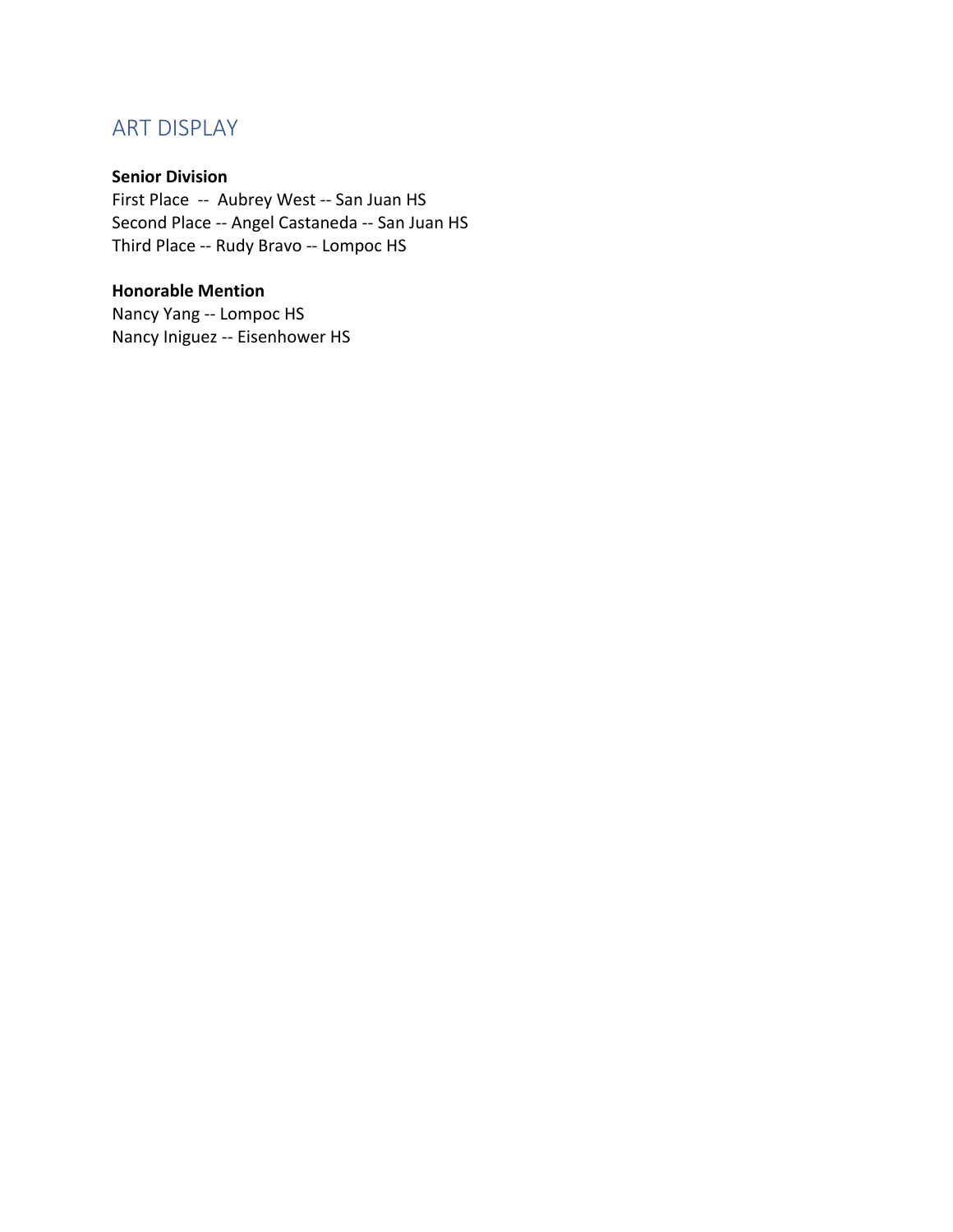# BEST OF SHOW

### **Senior Division**

First Place -- Taylor Trenda -- Chino HS CHAPTER ACTIVITIES MANUAL

### **Junior Division**

First Place -- Alvarado Intermediate School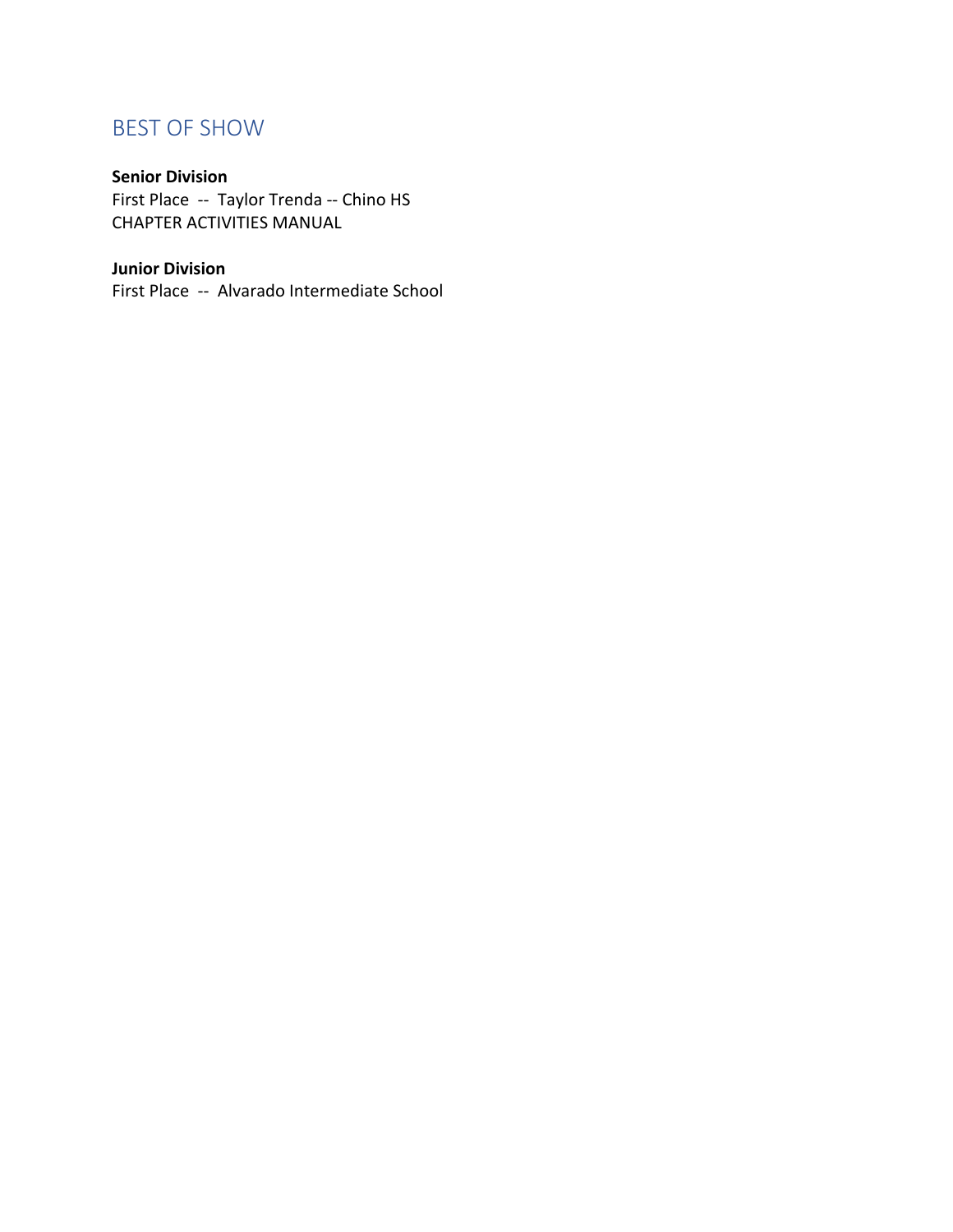# CHAPTER ACTIVITIES MANUAL

### **Senior Division**

First Place -- Oak Ridge HS Second Place -- Newbury Park HS Third Place -- Mountain View HS

### **Honorable Mention**

Sierra HS Edison HS Kern Valley HS San Juan HS San Luis Obispo HS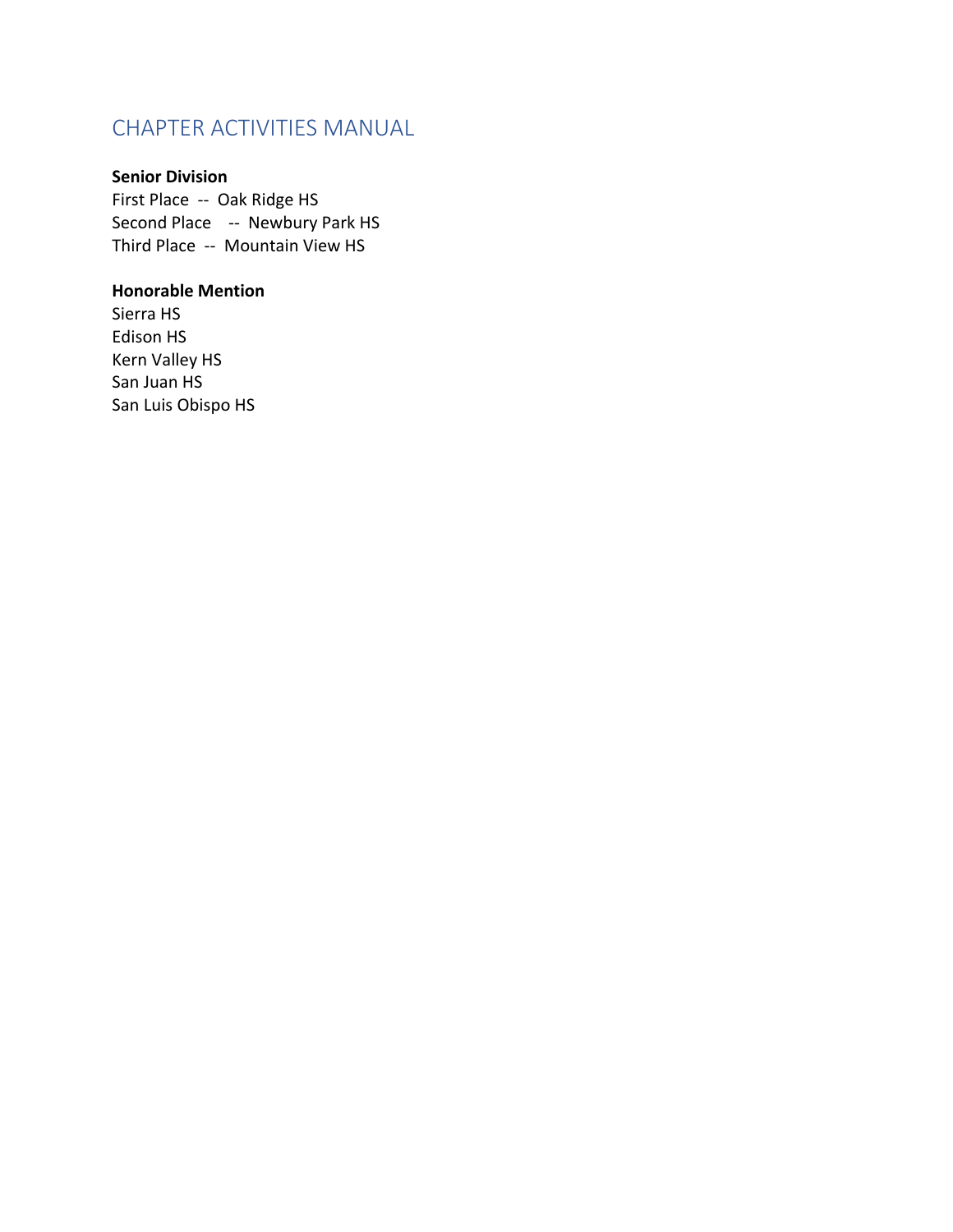# CHAPTER EXHIBIT

### **Senior Division**

First Place -- Oroville HS Second Place -- Ripon HS Third Place -- Riverbank HS

### **Honorable Mention**

Oak Ridge HS Mountain View HS Kern Valley HS Rocklin HS Edison HS Cesar Chavez HS Linden HS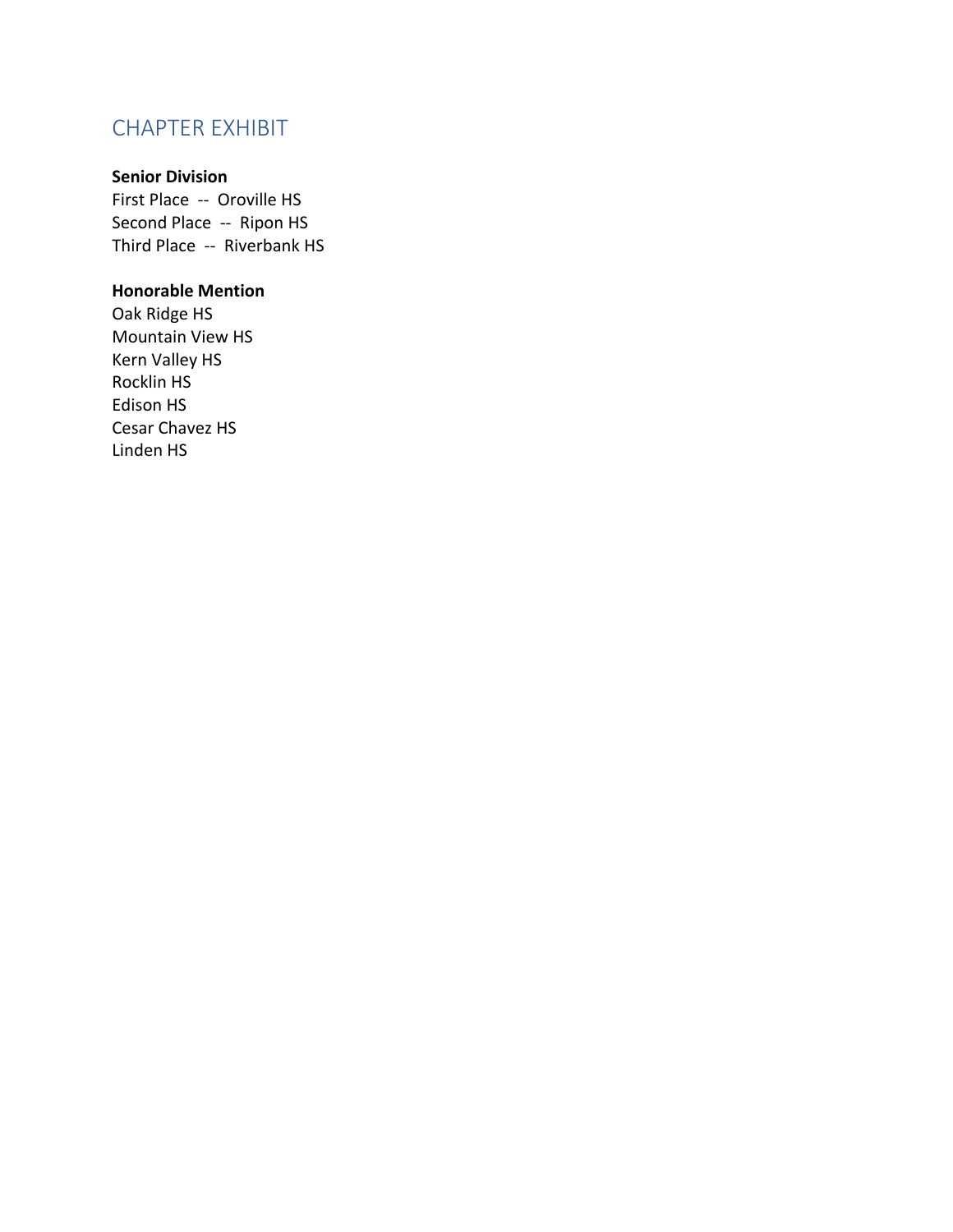### COMMUNITY INVOLVEMENT

### **Senior Division**

First Place -- Rocklin HS Second Place -- Sierra HS Third Place -- Kern Valley HS

### **Honorable Mention**

Mountain View HS Aliso Niguel HS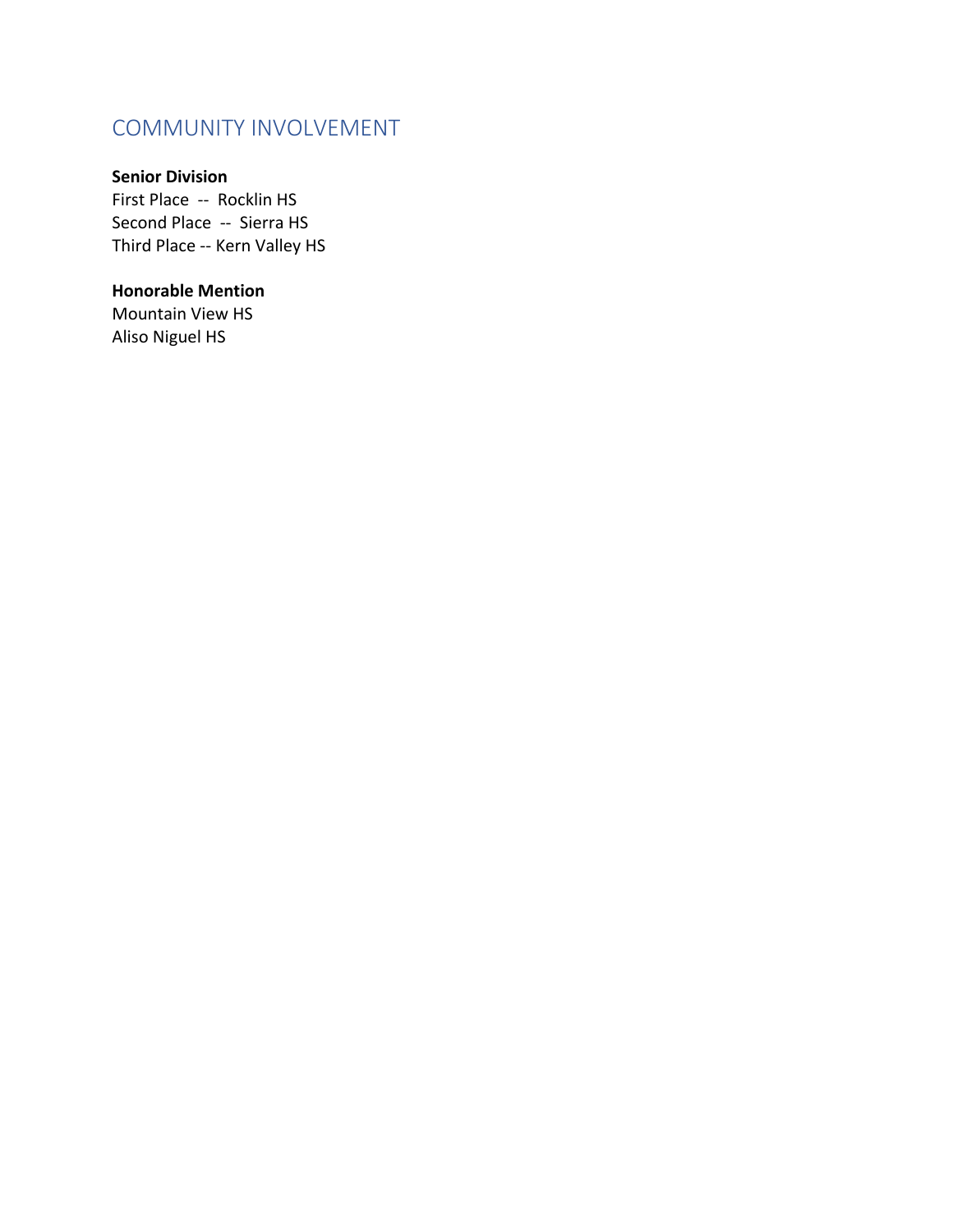# CREED RECITATION

### **Junior Division**

First Place -- Brittanie Chu -- Ayala HS Second Place -- Katrina Arano -- Ayala HS Third Place -- Joyce Shen -- Ayala HS

### **Honorable Mention**

Annamarie Gayla -- Linden HS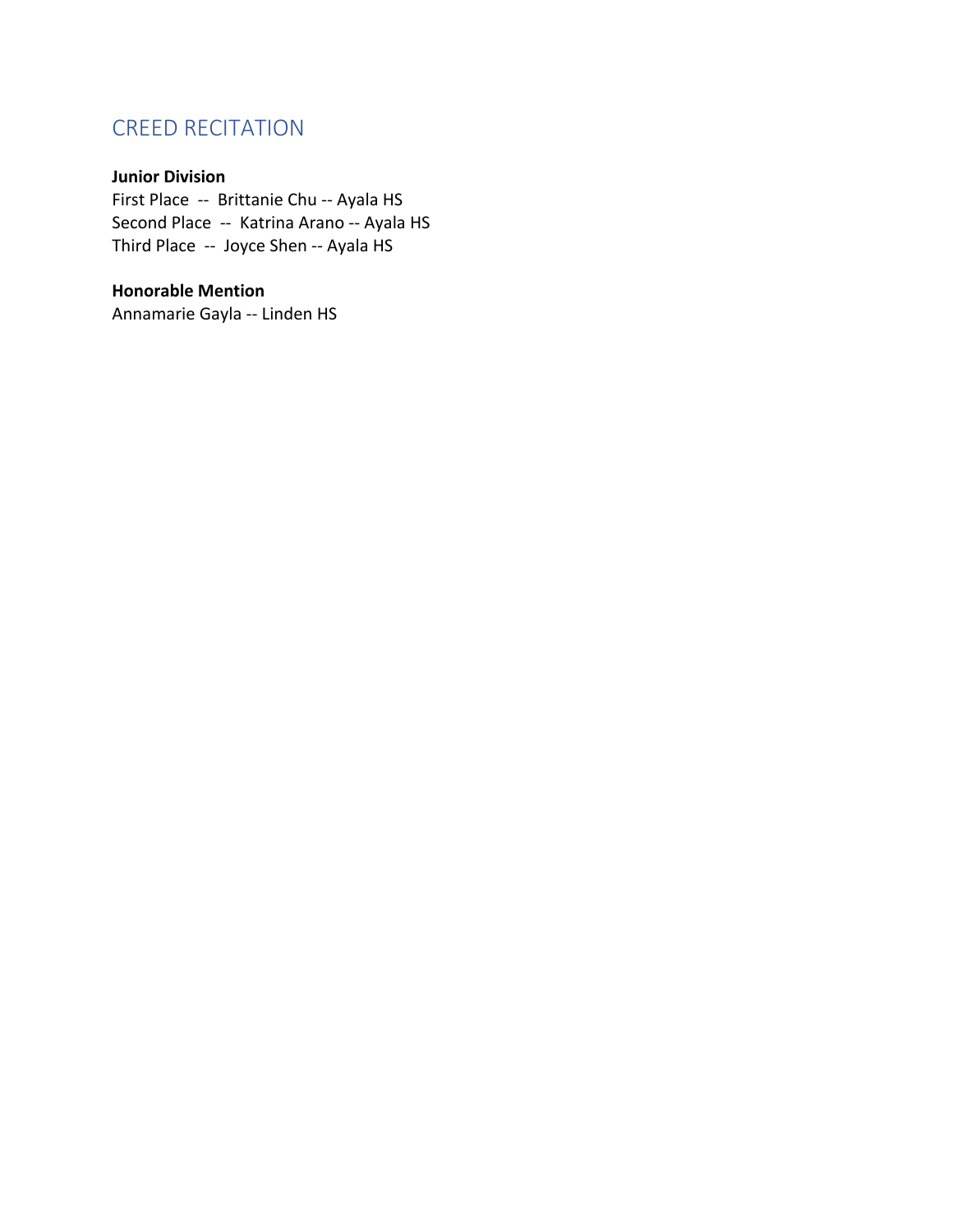### JOB APPLICATION & INTERVIEW

### **Senior Division**

First Place -- Samaria Gallegos -- Merced HS Second Place -- Delia Teichman -- Roosevelt HS Third Place -- Liviera Leebon -- Menlo-Atherton HS

#### **Honorable Mention**

Estefany Tapia -- Merced HS Noran Rahim -- San Luis Obispo HS Chase Hawk - Kern Valley HS Terry Chern -- Ayala HS Michelle Li -- Mountain View HS Sara Hann -- Monache HS Mireya Flores -- Calexico HS